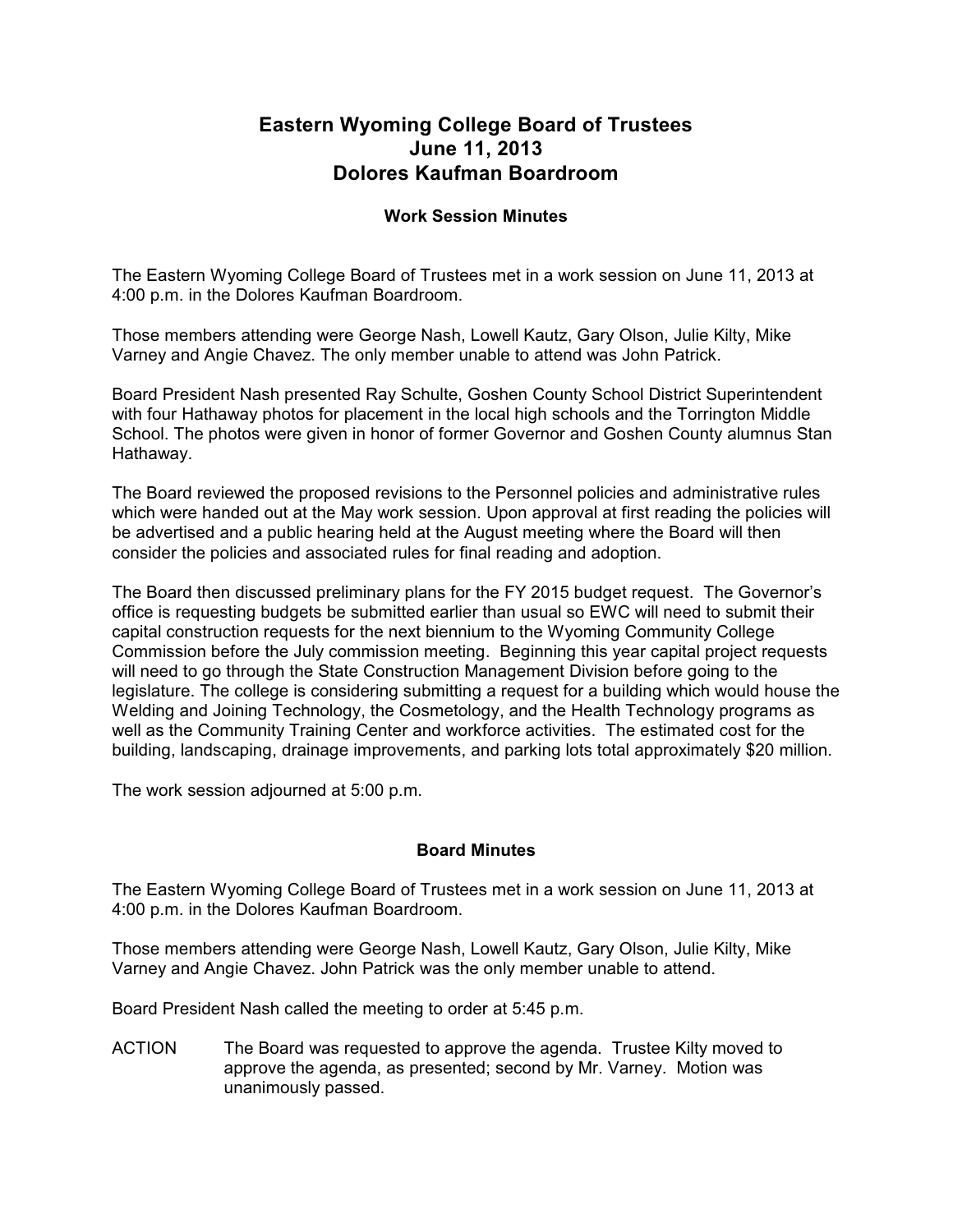In his president's update, Dr. Armstrong reported on considerations of the Wyoming Community College Commission on the completion metric, Complete College America training academy, early submission of the budget to the Commission, and possible capital construction request. Dr. Armstrong will become the president of the Presidents' Council which will require him to sit on additional statewide committees such as WPBS Advisory Council and the Wyoming Workforce Development Council. He noted Jim Rose is suggesting an Executive Council retreat in the near future. President Armstrong also commented on the following topics: the UW press conference on automatic admissions, Dr. Cogdill and Tami Afdahl leading efforts with emergency exercise and communication planning, Foundation Finance committee and full Foundation meetings, the approval by the Foundation to fund purchases of instructional equipment, the Goshen County Economic Development Corporation board meeting, and continued planning and working on current construction projects–Douglas, ATEC, Fine Arts, and welding and technology building. Dr. Armstrong also noted that the some of trees at the North Campus have died due to drought and a faulty drip system. The trees will be replaced and the drip system repaired.

- ACTION The Board was requested to consider the consent agenda for approval. Mr. Varney moved and Mrs. Chavez seconded the motion to approve the consent agenda, which included the minutes of the May 14, 2013 meeting and executive session, the renewal of the Memorandum of Agreement between EWC and the EWC Foundation, the North Campus land lease renewals, the lease agreement for the Hinkley property, the Lancer Club agreement, the Goshen County Fair Association Facility Usage contract, the ratification of the resignation of Vice President for Finance and Administrative Services Bob Cox, ratification of the appointment of Ron Laher to the position of Vice President for Administrative Services, ratification of issuing RFP for the renovation of the athletic locker rooms, and the ratification of the MOU between the Wyoming Department of Education, University of Wyoming and EWC. Motion carried unanimously.
- ACTION Mr. Cox presented the financial report. Keith Jarvis provided the Board with an update on the summer construction projects. Mrs. Chavez moved to approve the financial report, as presented. Mr. Kautz seconded and the motion was unanimously passed.
- ACTION The Board was requested to approve the appointment of a Testing/Career Center coordinator. The selection committee recommended Jo Ellen Keigley for the position. Ms. Keigley holds a A.A. degree from EWC in Business Education and a bachelor's degree in Education from Chadron State College. Mr. Varney moved to approve the appointment of Jo Ellen Keigley to the position of Testing/Career Center coordinator, as presented. Mrs. Chavez seconded. Motion carried unanimously.
- ACTION The appointment of Stuart Nelson to the position of Human Resources Director was brought before the Board for their consideration. Mr. Nelson holds an ED.S., 2007, from the University of Wyoming in education administration, an M.S. from Lesley College, Cambridge, MA in business management/microcomputer business applications, and a B.S. from the University of Wyoming, in education. Mr. Nelson held the position of superintendent of schools for Platte County School District 1 for ten years and has been in the education field for thirty-one years working in three school districts and two community colleges.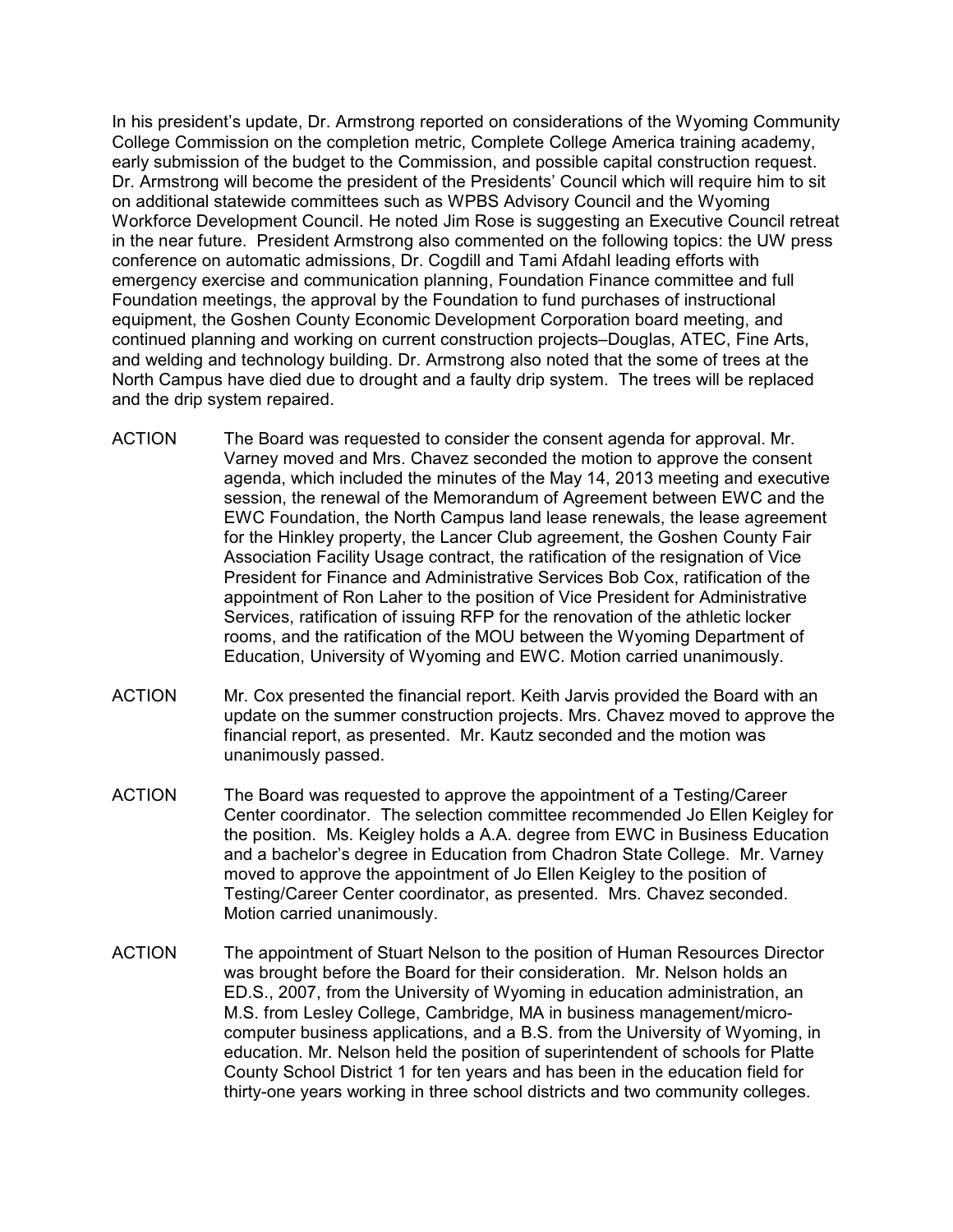Mr. Kautz moved and Ms. Kilty seconded to approve the appointment of Stuart Nelson to the position of Human Resources Director, as presented. Motion carried unanimously.

- ACTION The Board was informed the selection committee and Dr. Ludwig, with Dr. Armstrong's approval recommended the appointment of Vickie Winney to the position of Health Technology instructor at the Douglas Campus. Ms. Winney holds an Associate Degree from Odessa College, Odessa, Texas in Nursing. In addition, she is a Registered Nurse and is currently enrolled in the Master's of Nursing program at Clarkson College in Omaha, Nebraska. Mr. Olson moved to approve the appointment of Vickie Winney to the position of Health Technology instructor, as presented; second by Mrs. Chavez. Motion passed unanimously.
- ACTION The Board of Trustees reviewed the proposed changes to the personnel policies and associated administrative rules during their work session. The proposed amendments to the personnel policies are the first step in meeting the Board's directive to update our policies. The Board was informed this is a formatting change rather than a content change. Although some titles, dates, and percentages have been updated, most of the language has remained the same, but moved from a particular policy to the related administrative rule. The intent is to modify the policies from detailed lengthy explanations, to broad, short, statements of principle and to maintain the supporting, detailed information in the administrative rules. Changing the format will maintain the Boards oversight in both policies and administrative rules, but will give the Board the ability to react to needed changes in the working document without the burden of multiple readings and a forty-five day waiting period. Mr. Varney moved to approve on first reading the revisions to the personnel policies and associated administrative rules; second by Mr. Kautz. Motion carried unanimously.
- ACTION The Board of Trustees were polled on Thursday, June 6, 2013 to consider awarding a contract to Goshen County Construction for the renovation of the Fine Arts restrooms in the amount of \$199,771. A bid from McCauley Wyoming Constructors in the amount of \$238,400 was also received. The Trustees unanimously approved awarding the contract to Goshen County Construction. The Trustees were requested to ratify this action. Mr. Olson moved to ratify awarding the contract to Goshen County Construction in the amount of \$199,771. The motion was seconded and unanimously passed.
- ACTION The Board was requested to approve awarding a contract to Goshen County Construction for the athletic locker room renovations. The Lancer Club will cover \$41,324 of the renovations and the college will fund the other \$10,000 for a total of \$51,324. Ms. Kilty moved to approve awarding a contract to Goshen County Construction for the athletic locker rooms renovation for a total of \$51,324, as presented. Mr. Varney seconded and the motion carried unanimously.
- ACTION College Attorney David Evans reviewed with the Trustees the Joint Powers Board Agreement between Converse County and EWC. The purpose of the agreement is to provide an efficient, orderly, economically feasible method of planning, creating, financing and operating the projects on behalf of Converse County and Eastern Wyoming College. One member of the Board of Trustees